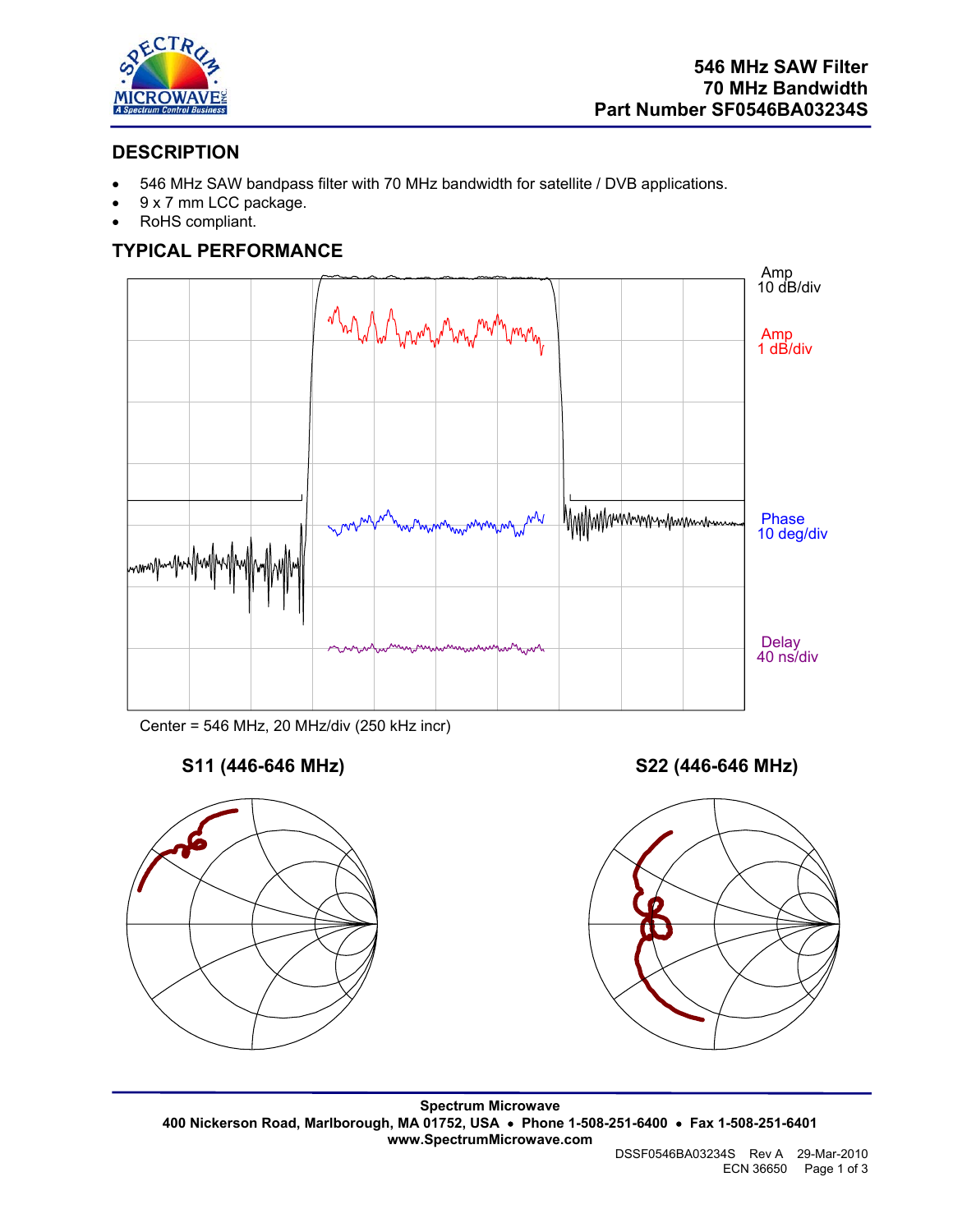

### **SPECIFICATION**

| Parameter                                     | <b>Min</b> | <b>Typ</b> | <b>Max</b> | <b>Units</b> |
|-----------------------------------------------|------------|------------|------------|--------------|
| Center Frequency (Fc) <sup>1</sup>            | 545.0      | 546.0      | 547.0      | <b>MHz</b>   |
| Insertion Loss(@ Fc)                          |            | 23.8       | 26         | dB           |
| 1 dB Bandwidth <sup>2</sup>                   | 70         | 75.4       |            | <b>MHz</b>   |
| 36 dB Bandwidth <sup>2</sup>                  |            | 83.2       | 87         | <b>MHz</b>   |
| Rejection (10 to 502.5 MHz)                   | 36         | 40         |            | dB           |
| Rejection (589.5 to 700 MHz)                  | 36         | 40         |            | dB           |
| Passband Amplitude ripple (Fc+/-35 MHz)       |            | 0.8        | 1          | $dB$ $p-p$   |
| Passband GD ripple (Fc+/-35 MHz) <sup>3</sup> |            | 10         | 40         | ns p-p       |
| <b>Absolute Delay</b>                         |            | 0.81       |            | <b>us</b>    |
| Source and Load impedance                     |            | 50         |            | Ω            |
| <b>Temperature Coefficient of Frequency</b>   |            | $-72$      |            | ppm $/$ °C   |
| <b>Ambient Temperature</b>                    |            | 25         |            | $^{\circ}$ C |

Notes: 1. Mean of the 3 dB points.

2. With respect to Fc.

3. Measured using smoothing aperture of 1% of the swept bandwidth.

#### **MAXIMUM RATINGS**

| Parameter                 |     | TED. |        |
|---------------------------|-----|------|--------|
| Storage Temperature Range | -40 | 85   | $\sim$ |
| Input Power Level         |     |      | dBm    |

# **MATCHING CIRCUIT**



 $Lp2 = 15$  nH

Notes:

- Recommend 2% toleranced matching components. Typical inductor Q=40.
- Matching value shown is for reference only and may change depending on board layout.